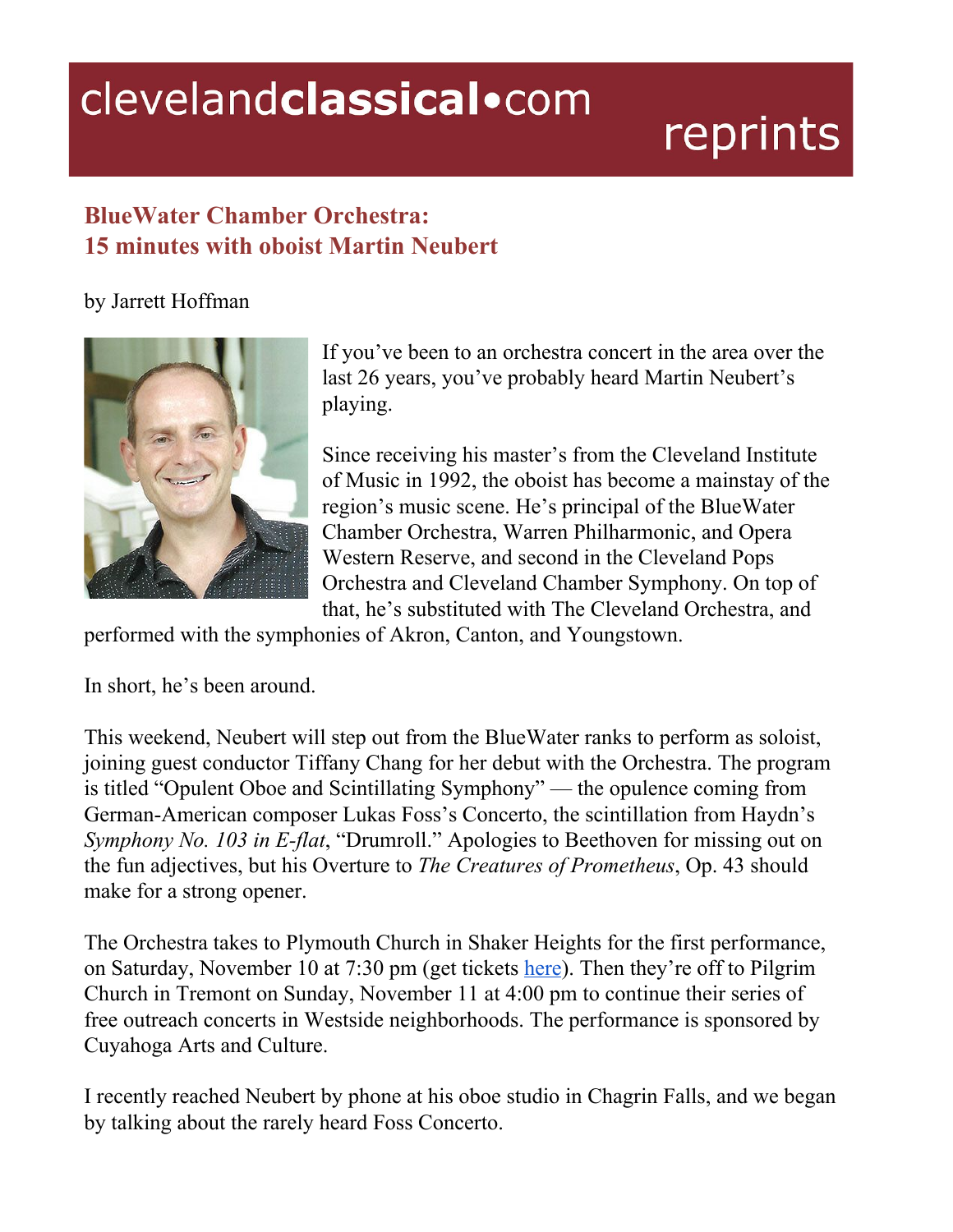#### *Jarrett Hof man: How long have you known this piece?*

Martin Neubert: I inherited a signed copy from someone, but I had never listened to it before. Tiffany Chang came up with the program, and I was asked if I would like to play it. I listened to it and I said, yes of course. I really liked it right away as a standalone piece — not just because of oboe. It features lots of different wind and string players, so it's very collaborative.

*JH: Foss's style has been compared to that of Hindemith, who taught him at Yale. Is that a comparison you would make as well?*

MN: I do hear a lot of Hindemith. The contrapuntal feeling of the first movement is similar to his Oboe Sonata. Foss also went to school with Bernstein — they were contemporaries — and you can hear that influence a little bit. And at the very end of the last movement, where it's just crazy and chaotic, it sounds sort of like a Prokofiev piano concerto.

*JH: Foss doesn't give the soloist much time to settle in — pretty much right of the bat, you're playing a long high note.*

MN: Yes, you're just hanging out there. When I first listened to it, it sounded like the very beginning of your stereotypical 20th-century solo oboe piece, going from high to low and moving all around. But he tries to catch the listener very quickly.

*JH: The second movement might be the best-known. It's based on a folk song, and there's also the challenging cadenza.*

MN: I think the slow movement is just a mini-masterpiece. It starts out with this beautiful and lyrical folk song, and you have to play very simply. Then out of nowhere, it goes into a dreamlike state that's very melismatic and rhapsodic. And somehow after the cadenza, it comes out of the dream.

#### *JH: Tell me about the finale.*

MN: It's almost like there are all these little sections that demonstrate different things that the oboe can do, like parts of a figure skating routine. As I'm going along, I'm like — okay, I checked that off. And the ending is just really exciting.

*JH: What's the hardest part about performing this piece?*